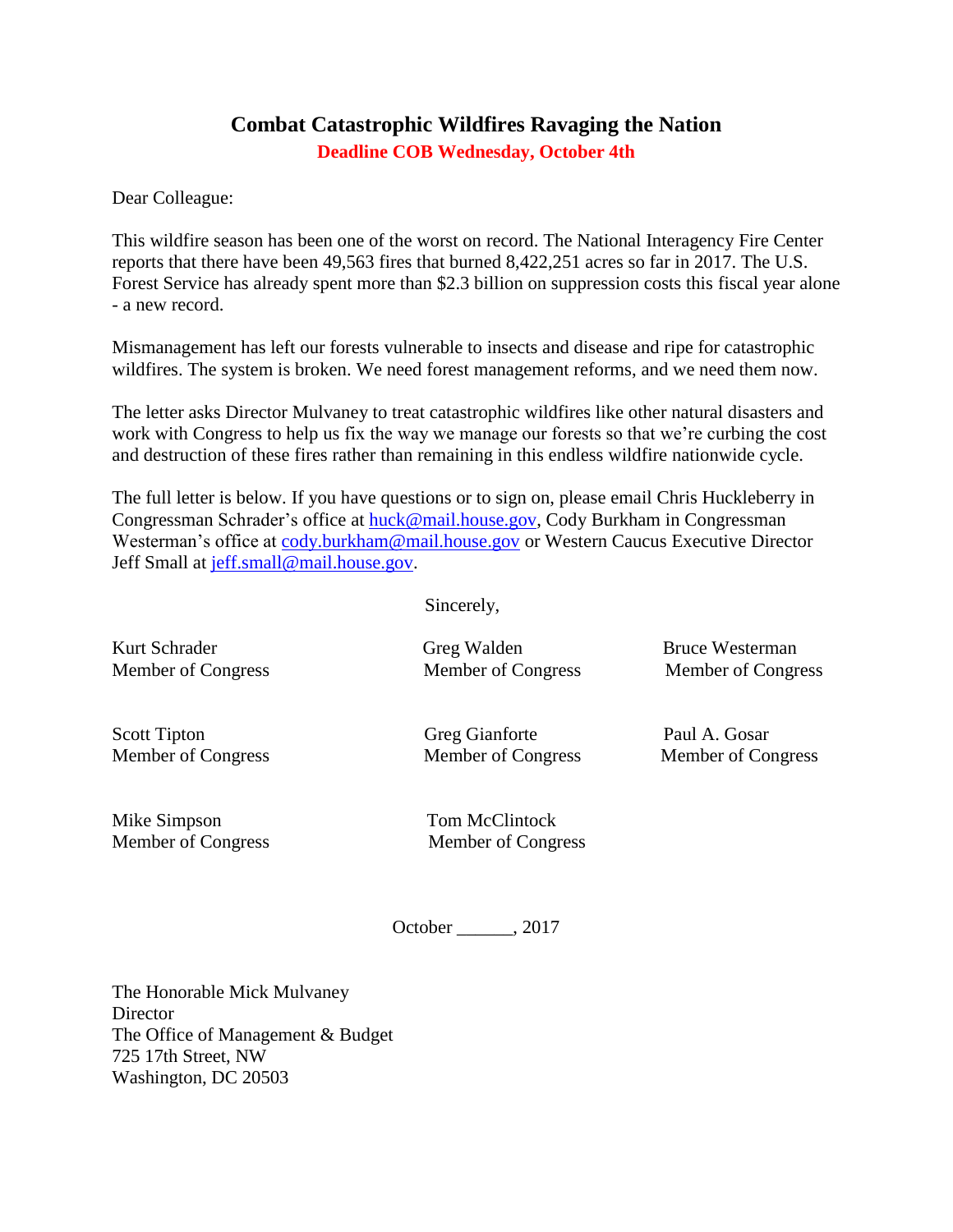Dear Director Mulvaney:

We write to call your immediate attention to the damage catastrophic wildfires cause to our communities, States, national forests and other public lands throughout the country.

The National Interagency Fire Center reports that there have been 49,563 fires that burned 8,422,251 acres so far in 2017. According to the U.S. Forest Service (FS), another 80 million acres throughout the country are currently considered high risk. The FS has expended more than \$2.3 billion to fight fires in fiscal year 2017 alone - a new record. The House Committee on Natural Resources reports that in 2016, wildfires destroyed 4,312 structures, including 3,192 residences.

The House Committee on Natural Resources also stated, "Despite [data](https://gosar.house.gov/components/redirect/r.aspx?ID=7148-524755) from the FS indicating that active forest management reduces wildfire intensity and improves forest health, only 1 to 2% of high risk areas are treated." In fact, the Committee has reported that hazardous fuels are accumulating three times as fast as they can be treated and that the FS only harvested 2.5 billion board feet in 2016 compared to over 10 billion board feet in 1990. To make matters worse, litigation and other challenges have caused a significant reduction in active saw mills nationwide, from 1,311 in 1995 to just over 220 today.

Catastrophic fires also cause significant damage to the environment. Robust data from NASA has concluded that one catastrophic wildfire can emit more carbon emissions in a few days than total vehicle emissions in an entire state over the course of a year. As a result of recent wildfires, Seeley Lake, Montana set a record for the worst air quality ever recorded there - 18 times greater than EPA's safe particle limit. The House Committee on Energy and Commerce recently reported, "In 2005 alone, wildfires resulted in more than 126 million tons of carbon dioxide in the United States."

Rep. Westerman and Ken Fisher [recently pointed out](https://www.usatoday.com/story/opinion/2017/09/20/wildfire-crisis-has-been-blanketed-hurricane-hysteria-ken-fisher-bruce-westerman-column/658959001/) that Congress authorized approximately \$120 billion for Hurricane Katrina and \$50 billion for Hurricane Sandy relief. Meanwhile, the entire 2016 [budget](https://gosar.house.gov/components/redirect/r.aspx?ID=7149-524755) for the Forest Service was \$7.1 billion. More than half of these funds went to put out wildfires. Catastrophic wildfires are horrific disasters and should be responded to as such – much the same way that we as a nation are currently confronting the incredible devastation wrought by Hurricanes Maria, Harvey and Irma.

Eight times in the last twelve years, the FS has moved funds from other operating accounts to fight fire, depleting accounts for forest management in the process that would help prevent catastrophic wildfires. This flawed approach causes us to spend billions of dollars on the backend to suppress fire, neglecting fire prevention and putting our communities at increasing risk of catastrophic fire. This is a treatable problem, and one which we understand the causes of very well.

Healthy forest advocates support solutions like Rep. Westerman's bipartisan H.R. 2936, Resilient Federal Forests Act and Reps. Simpson and Schrader's bipartisan H.R. 2862, the Wildfire Disaster Funding Act. H.R. 2936 is comprehensive legislation that simplifies the cumbersome planning process and reduces the cost of implementing proactive forest